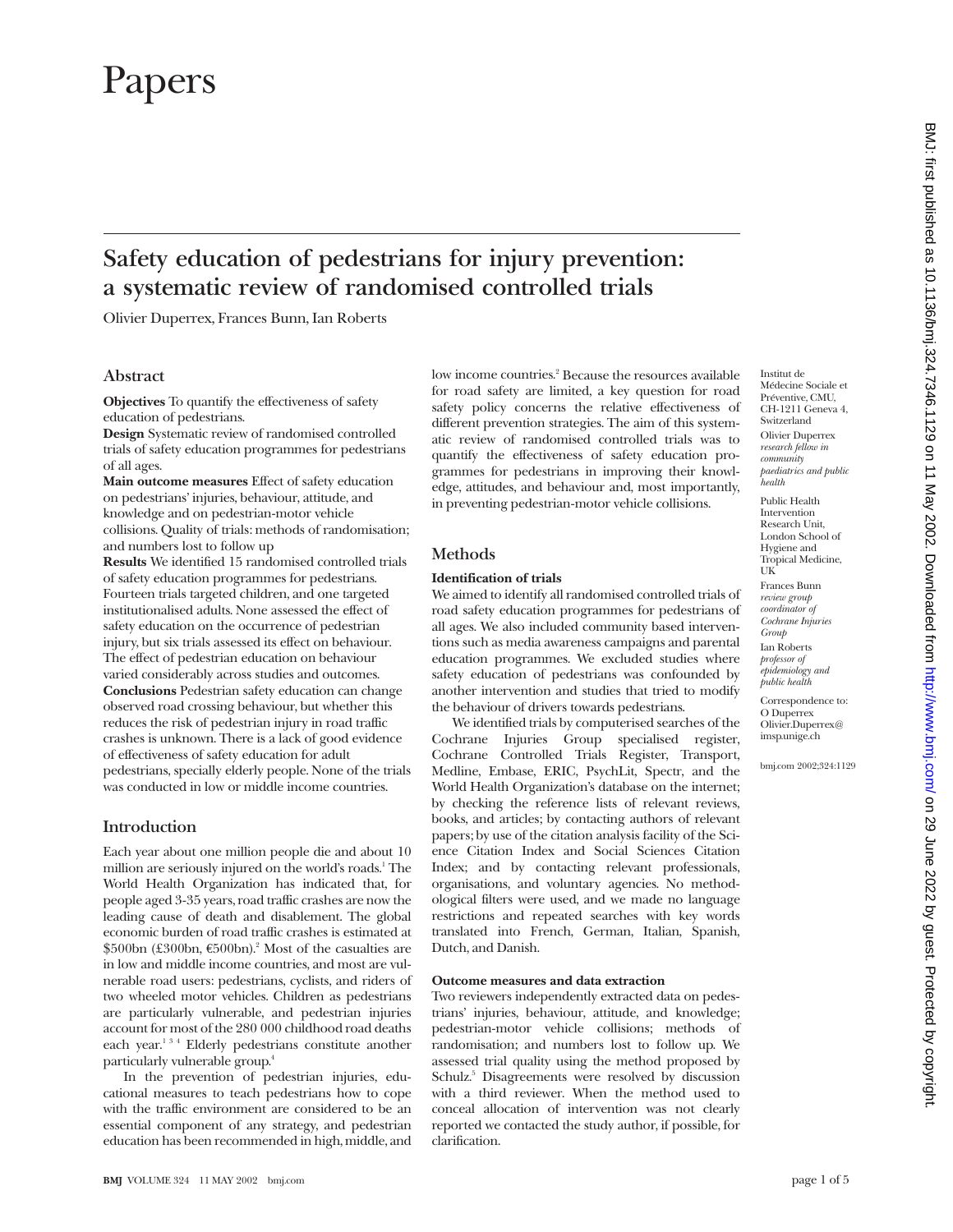### **Data analysis and statistical methods**

Wherever possible we performed an intention to treat analysis. Meta-analysis was not considered appropriate because of the differences across studies in the types of interventions and the types of outcomes. We calculated effect estimates with RevMan version 4.1 and report these as relative risks (95% confidence intervals) for dichotomous outcomes (relative probability of presenting the measured outcome in trained pedestrians compared with non-trained ones) and as standardised

mean difference (95% CI) for continuous outcomes. If the variance for the change score was not presented and could not be obtained from the authors, we ascribed a value using a correlation factor between pretest and post-test scores of  $r=0.50$ .<sup>67</sup> We report the post-test data or the change between pretest and posttest when available, grouped by age categories and by type of outcomes. Outcomes are expressed as "positive" expected behaviour, attitude, or knowledge, so that a relative risk of  $\geq 1$  and a standardised mean

**Table 1** Characteristics of included randomised controlled trials of safety education of pedestrians

| Study and country                                  | Participants                                                     | Allocation<br>concealment* | Interventions                                                                                                                                                                                                                                                                                                          | <b>Outcomes</b>                                                                                                                                                                            | Loss to follow up                                                     |
|----------------------------------------------------|------------------------------------------------------------------|----------------------------|------------------------------------------------------------------------------------------------------------------------------------------------------------------------------------------------------------------------------------------------------------------------------------------------------------------------|--------------------------------------------------------------------------------------------------------------------------------------------------------------------------------------------|-----------------------------------------------------------------------|
| Ampofo Boateng<br>et al (1993), <sup>10</sup> UK   | 26 children aged 5                                               | C                          | Direct education:<br>1-Trained using a tabletop model of traffic environment<br>2-Trained in a real traffic environment<br>3-No training                                                                                                                                                                               | Child's perception about safest place<br>to cross road in real traffic situation<br>(attitude)                                                                                             | 37.5% for<br>intervention group                                       |
| Bouck (1992), <sup>11</sup> UK                     | 40 children aged 8-11                                            | C                          | Indirect education provided by teachers<br>1-Trained in classroom and in semi-real environment<br>2-No training                                                                                                                                                                                                        | Child's knowledge                                                                                                                                                                          | 20% for both<br>groups                                                |
| Cross et al (1988), <sup>12</sup><br>Australia     | 138 children aged 7-8                                            | C                          | Direct education<br>1-Trained in classroom during teaching unit on speed<br>2-No training                                                                                                                                                                                                                              | Child's response and documentation<br>of verbal explanation in a play<br>situation (tabletop model) (attitude)                                                                             | Not stated                                                            |
| Downing et al<br>$(1981),^{13}$ UK                 | 1560 children aged 3<br>and their parents                        | A                          | Indirect education provided by parents<br>1-Road safety booklet after an interview<br>2-Interview but no booklet<br>3-Road safety booklet with a letter<br>4-No intervention                                                                                                                                           | Child's knowledge                                                                                                                                                                          | 44% overall                                                           |
| Limbourg et al<br>$(1981)$ , <sup>14</sup> Germany | 658 parents volunteered<br>to teach their children<br>aged 3-6   | C                          | Indirect education provided by parents<br>1-Behavioural road safety training by parent with psychologist's<br>supervision<br>2-Behavioural road safety training by parent without<br>psychologist's supervision<br>3-Parents shown a film and given a booklet on road safety<br>problems in childhood<br>4-No training | Child's behaviours in real traffic<br>situations with and without<br>distraction                                                                                                           | 15% overall                                                           |
| Luria et al (2000), <sup>15</sup><br><b>USA</b>    | 246 children aged 5                                              | C                          | Direct education<br>1-Trained with Safety City programme<br>2-No training                                                                                                                                                                                                                                              | Child's knowledge                                                                                                                                                                          | 26% for both<br>groups                                                |
| Matson (1980), <sup>16</sup><br><b>USA</b>         | 30 "mentally retarded"<br>institutionalised adults<br>aged 21-55 | B                          | Direct education<br>1-Individual training in classroom using tabletop model<br>2-Independence training in a semi-real traffic situation<br>3-Training in how to cook and to make the bed                                                                                                                               | Steps performed correctly on a set of<br>target behaviours                                                                                                                                 | Not stated                                                            |
| Miller et al (1982), <sup>17</sup><br><b>USA</b>   | 550 children (2nd<br>grade)                                      | Α                          | Indirect education provided by teachers<br>1-Beltman programme<br>2-Beltman programme with booster course at 4 months<br>3-Normal safety teaching                                                                                                                                                                      | Child's safety knowledge and<br>behaviour                                                                                                                                                  | 6% for knowledge<br>test and 65% and<br>77% for reported<br>behaviour |
| Nishioka et al<br>$(1991)$ , <sup>18</sup> Japan   | 79 children aged 4-5                                             | Α                          | Direct education<br>1-Caution advising how to behave safely ("A motorcycle is<br>running. If you come around here, stop and look at the right<br>and left side, as it is dangerous")<br>2-Simple caution ("A motorcycle is running. Be careful as it is<br>dangerous")<br>3-No caution ("A motorcycle is running")     | Child's behaviour                                                                                                                                                                          | 10%                                                                   |
| Renaud et al<br>(1989), <sup>19</sup> Canada       | 136 children aged 5                                              | C                          | Direct education<br>1-Simulation game, targeted attitude<br>2-Simulation game, targeted behaviour<br>3-Simulation game, targeted attitude and behaviour<br>4-No simulation game                                                                                                                                        | Child's behaviour, attitude, and<br>knowledge                                                                                                                                              | None                                                                  |
| Singh (1979), <sup>20</sup> UK                     | 4024 children aged<br>$5 - 13$                                   | B                          | Indirect education provided by teachers<br>1-Traffic education materials used by class teachers<br>2-No road safety education                                                                                                                                                                                          | Child's knowledge                                                                                                                                                                          | 7 classes in<br>intervention, none<br>in control group                |
| Thomson et al<br>$(1992)^{21}$ UK                  | 30 children aged 5                                               | C                          | Direct education<br>1-Trained in a real traffic environment<br>2-Trained using tabletop model of traffic environment<br>3-No training                                                                                                                                                                                  | Child's perception about safest place<br>to cross road in real traffic situation<br>(attitude)                                                                                             | None                                                                  |
| Thomson et al<br>(1997), <sup>22</sup> UK          | 201 children aged 5:<br>104 in year 1, 97 in<br>year 2           | C                          | Indirect education provided by 10 parent volunteers<br>1-Trained in a real traffic environment<br>2-No training                                                                                                                                                                                                        | Child's behaviour when crossing<br>between parked cars, and when<br>crossing near junction. Child's<br>perception about safest place to cross<br>road in real traffic situation (attitude) | None                                                                  |
| Thomson et al<br>$(1998).^{23}$ UK                 | 60 children aged 5                                               | C                          | Direct education<br>1-Trained using tabletop model of traffic environment and real<br>traffic environment<br>2-No training                                                                                                                                                                                             | Child's perception about safest place<br>to cross road in real traffic situation<br>(attitude)                                                                                             | None                                                                  |

\*Score of quality on scale used by Schulz et al<sup>5</sup> assigning A to best quality and C to poorest quality: A=trials deemed to have taken adequate measures to conceal allocation (that is, central randomisation, numbered or coded bottles or containers, drugs prepared by the pharmacy, serially numbered, opaque, sealed envelopes, or other description that contained elements convincing of concealment); B=trials in which authors either did not report allocation concealment approach or reported an approach that did not fall into one of the other categories; C=trials in which concealment was inadequate (such as alternation or reference to case record numbers or to dates of birth).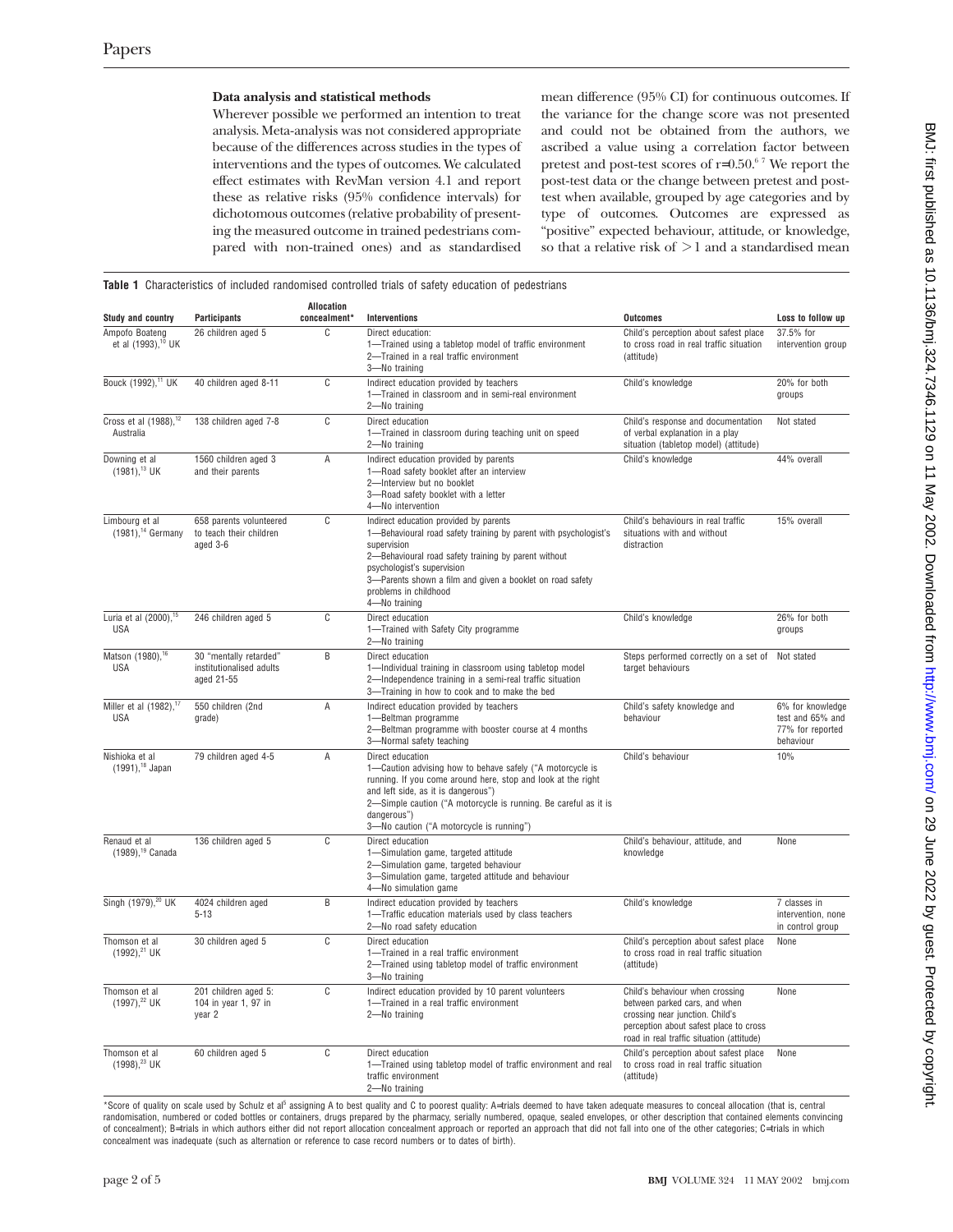difference of  $>0$  represent a beneficial effect of the intervention programme.

In the included studies, training was provided either directly to the target population (direct education) or by training "intermediate" educators such as parents or teachers (indirect education). The way safety education is provided and the age of the target group are potential effect modifiers, but we did not explore their influence because we did not perform a meta-analysis.

For cluster randomised trials, we calculated an "effective sample size" if the intra-cluster coefficient was available.<sup>8</sup> We excluded studies in which there were less than five randomised clusters because, in order to analyse at the individual level, one would have to assume that there is no clustering of individual responses within the community, which is almost always untenable.<sup>9</sup>

### **Results**

We identified 13 899 studies, of which 674 (5%) were potentially relevant based on the title or abstract of the report. After a full text review, we identified 15 trials that met our inclusion criteria,10–23 two of which are reported in the same document.<sup>22</sup> Table 1 shows the basic characteristics of these trials.

The methodological quality of the included trials was generally poor. The method of allocation concealment was adequate in only three trials,<sup>13 17 18</sup> outcome assessment was blinded in eight,<sup>10 11 14–16 21–23</sup> and in most of the studies large numbers of participants were lost to follow up. The participants were children in 14 of the studies and institutionalised adults in one.16 No trial focused on the other vulnerable pedestrian group,

**Injuries,**

elderly people. All trials were conducted in high income countries. Eight studies involved the direct education of study participants,10 12 15 16 18 19 21 23 and seven involved the use of parents<sup>13 14 22</sup> or teachers<sup>11 17 20</sup> as educators. Outcomes were measured before and after the intervention in 12 studies<sup>10 12–17 20–23</sup> and only after the intervention in three studies.11 18 19 None of the trials assessed the effect of safety education on the occurrence of pedestrian injury, but five assessed the effect on observed behaviour,  $14$  16 18 19 22 one assessed reported behaviour,<sup>17</sup> six assessed attitude,<sup>10 12 19 21-23</sup> and five assessed knowledge. $^{\rm 11\ 13\ 15\ 17\ 20}$ 

Each research group used different tools to measure outcomes, and the delay for the post-test measurement varied from less than one month to eight months. Six trials measured the effect of safety education at different times after the intervention.14 17 21–23 The effect of the intervention was lower in the later follow up period for 18 of the 24 behavioural outcomes, $14 \times 22$  for two of the four attitude outcomes, $2^{1-23}$  and for the two knowledge outcomes.<sup>17</sup>

In some studies, the post-test conditions varied and influenced the results. For example, Limbourg and Gerber $14$  reported that 5-6 year old children given safety education were, at five months after intervention, more likely to stop and look at the line of vision when crossing roads than controls (relative probability 1.79 (95% confidence interval 1.18 to 2.72) for children without distraction). However, when the children were distracted by racing with another child the relative probability increased to 2.80 (1.39 to 5.64).

Table 2 shows the most pertinent outcomes and only the longest period to post-test measurements. (More detailed results are available in the *Cochrane Library*.) Overall, the effect of safety education on

**Table 2** Selected outcomes of randomised controlled trials of safety education of pedestrians

| Population                | deaths,<br>collisions | <b>Behaviour</b>                                                                                                                                                                                                                                                                                                                                                                                                                                                                                                                                                                                                                                                                         | <b>Attitude</b>                                                                                                                                                                                                                                                                                                                                                                                                                                                                                                                                                                                                                                                          | Knowledge                                                                                                                                                                                                                                                                                                                                                                                                                                                                                                                                                                                   |  |  |  |  |
|---------------------------|-----------------------|------------------------------------------------------------------------------------------------------------------------------------------------------------------------------------------------------------------------------------------------------------------------------------------------------------------------------------------------------------------------------------------------------------------------------------------------------------------------------------------------------------------------------------------------------------------------------------------------------------------------------------------------------------------------------------------|--------------------------------------------------------------------------------------------------------------------------------------------------------------------------------------------------------------------------------------------------------------------------------------------------------------------------------------------------------------------------------------------------------------------------------------------------------------------------------------------------------------------------------------------------------------------------------------------------------------------------------------------------------------------------|---------------------------------------------------------------------------------------------------------------------------------------------------------------------------------------------------------------------------------------------------------------------------------------------------------------------------------------------------------------------------------------------------------------------------------------------------------------------------------------------------------------------------------------------------------------------------------------------|--|--|--|--|
| Children and adolescents: |                       |                                                                                                                                                                                                                                                                                                                                                                                                                                                                                                                                                                                                                                                                                          |                                                                                                                                                                                                                                                                                                                                                                                                                                                                                                                                                                                                                                                                          |                                                                                                                                                                                                                                                                                                                                                                                                                                                                                                                                                                                             |  |  |  |  |
| <5 years old              | No RCT found          | Trained children more likely to stop and look at<br>line of vision than controls (RR 1.71 (95% CI)<br>$0.62$ to 4.70)) <sup>14</sup>                                                                                                                                                                                                                                                                                                                                                                                                                                                                                                                                                     | No RCT found                                                                                                                                                                                                                                                                                                                                                                                                                                                                                                                                                                                                                                                             | Trained children knew slightly more often that<br>they had to "walk or stay on pavement" than<br>controls (RR 1.05 (0.79 to 1.39)) <sup>13*</sup> +                                                                                                                                                                                                                                                                                                                                                                                                                                         |  |  |  |  |
| 5-9 vears old             | No RCT found          | Trained children more likely to stop and look at<br>line of vision than controls (RR 1.79 (1.18 to<br>$2.72)$ <sup>14</sup><br>Trained children more likely to stop at line of<br>vision when crossing between parked cars than<br>controls (RR 1.73 (1.39 to 2.14)) <sup>22*</sup><br>Trained children more likely to "always cross in<br>crosswalks" according to their parents than<br>controls (RR 1.63 (0.89 to 3.00)) <sup>17*</sup><br>Trained children more likely to exhibit "safe<br>behaviour" than controls (RR 2.13 (1.01 to<br>$(4.47))$ <sup>18*</sup><br>Trained children had better "post-test transfer<br>score" than controls (SMD 0.83 (0.31 to 1.35)) <sup>19</sup> | Trained children had greater proportion of routes<br>categorised as "safe" at post-test than controls<br>$(SMD 1.28 (0.30 to 2.26))^{10}$<br>Change between pretest and post-test in<br>proportion of routes categorised as "safe" greater<br>in trained children than controls:<br>(SMD 0.80 (-0.12 to 1.72)) <sup>21</sup> ‡<br>(SMD 0.17 (-0.21 to 0.55)) <sup>22</sup> $\pm$<br>(SMD 0.92 (0.39 to 1.46)) <sup>23</sup> $\pm$<br>Trained children had better "post-test attitude<br>score" than controls (SMD 0.85 (0.35 to 1.35)) <sup>19</sup><br>Trained children more likely to apply "concept of<br>speed" than controls (RR 1.27 (1.07 to 1.50)) <sup>12</sup> | Change between pretest and post-test scores of<br>"crossing the street" test slightly greater in trained<br>children than controls (SMD $0.16$ (-0.13 to<br>$(0.45)$ <sup>15</sup><br>Change between pretest and post-test in score of<br>"traffic safety knowledge" test was greater in<br>trained children than controls (SMD 0.81 (0.60 to<br>$1.02)$ <sup>17</sup> ‡<br>Change between pretest and post-test scores of<br>"cognitive" test greater in trained children than<br>controls (5-7 year olds, SMD 0.47 (0.36 to 0.57);<br>7-9 year olds, 0.96 (0.85 to 1.08)) <sup>20</sup> ‡ |  |  |  |  |
| $10-14$ years<br>old      | No RCT found          | No RCT found                                                                                                                                                                                                                                                                                                                                                                                                                                                                                                                                                                                                                                                                             | No RCT found                                                                                                                                                                                                                                                                                                                                                                                                                                                                                                                                                                                                                                                             | Change between pretest and post-test scores of<br>"cognitive" test greater in trained children than<br>controls (SMD 0.57 (0.46 to 0.68)) <sup>20</sup> ‡<br>Trained children had better post-test score of<br>"conspicuity, mass, speed and control" test than<br>controls (SMD 2.39 (1.46 to 3.33)) <sup>11</sup>                                                                                                                                                                                                                                                                         |  |  |  |  |
| $15-20$ years<br>old      | No RCT found          | No RCT found                                                                                                                                                                                                                                                                                                                                                                                                                                                                                                                                                                                                                                                                             | No RCT found                                                                                                                                                                                                                                                                                                                                                                                                                                                                                                                                                                                                                                                             | No RCT found                                                                                                                                                                                                                                                                                                                                                                                                                                                                                                                                                                                |  |  |  |  |
| Adults                    | No RCT found          | Trained institutionalised adults had higher<br>"post-test mean proportion of steps correctly<br>performed" than controls (RR 5.17 (3.48 to<br>$7.67)$ <sup>16*</sup>                                                                                                                                                                                                                                                                                                                                                                                                                                                                                                                     | No RCT found                                                                                                                                                                                                                                                                                                                                                                                                                                                                                                                                                                                                                                                             | No RCT found                                                                                                                                                                                                                                                                                                                                                                                                                                                                                                                                                                                |  |  |  |  |
| Elderly people            | No RCT found          | No RCT found                                                                                                                                                                                                                                                                                                                                                                                                                                                                                                                                                                                                                                                                             | No RCT found                                                                                                                                                                                                                                                                                                                                                                                                                                                                                                                                                                                                                                                             | No RCT found                                                                                                                                                                                                                                                                                                                                                                                                                                                                                                                                                                                |  |  |  |  |

RCT=randomised controlled trial (only most relevant outcomes are reported here with longest period to post-test measurements). RR=relative risk. SMD=standardised mean difference \*Intervention groups pooled. †Control groups pooled. ‡Variance of change between pretest and post-test measurements ascribed.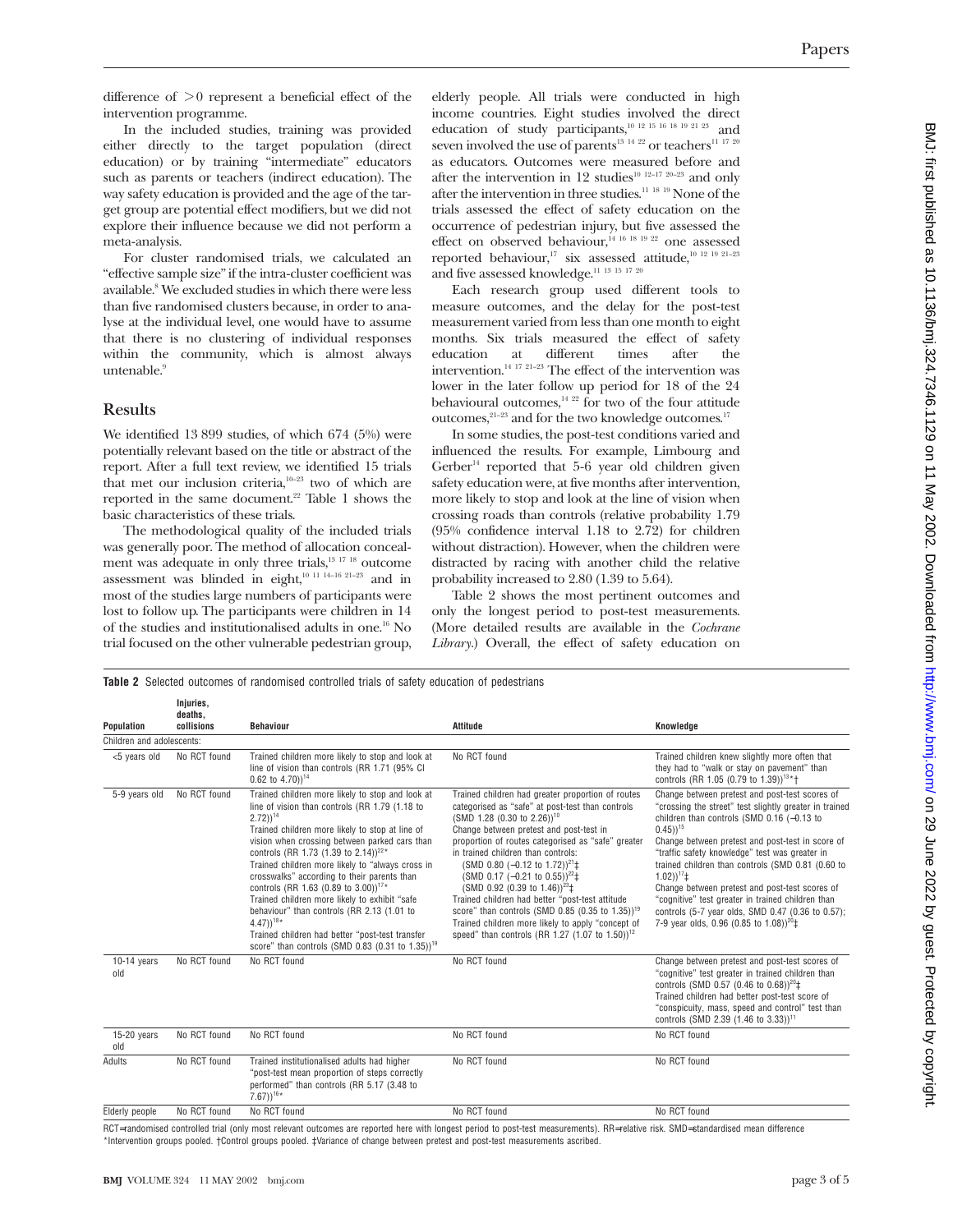pedestrian behaviour varied considerably. The relative probability of trained pedestrians behaving correctly compared with controls ranged between 1.63 and 2.13 for the selected outcomes in table 2 but varied overall between 0.49 (control group performed better than trained group) and 9.29 for all the studies and outcomes (data not shown). Safety education improved pedestrians' attitude and intentions (with standardised mean differences ranging from 0.17 to 1.28) and their knowledge about road safety when outcomes were measured before and after intervention (standardised mean differences from 0.16 to 2.39), but for dichotomous outcomes the range of effect was wide (relative probability ranging from 0.72 to 1.66) (data not shown).

# **Discussion**

Despite a thorough search in several databases in many languages and by contact with various interested parties, we could not identify good evidence of effectiveness of safety education for adult pedestrians and only limited evidence for child pedestrians. None of the included trials assessed the effect of safety education on the occurrence of pedestrian injury, but six trials assessed the effect on observed behaviour. Some of these trials showed evidence of behavioural change after safety education, but for various reasons it is difficult to predict what effect this might have on pedestrian injury risk.

Firstly, we cannot be sure that the observed behaviour is causally related to the occurrence of pedestrian injury. For example, Nishioka et al<sup>18</sup> considered that slowing down or stopping before crossing a road to be the safe response. However, even if this behavioural change, observed in a simulated traffic environment, was repeated in a real traffic situation it is difficult to estimate what effect it would have on injury risk. Once a child has established that a road is clear, it may be safer to run across before another vehicle approaches because it reduces the time of exposure to risk. Secondly, assuming that the measured behaviours are causally related to risk of pedestrian injury, we have no reliable information about the size of this effect, and so we cannot predict how much a given behavioural change will reduce the risk of injury. Finally, there is uncertainty about the extent to which the observed behavioural changes persist over time, although the apparent declines may have been due to chance alone.

#### **Limitations of review**

Certain methodological issues could have an important bearing on the validity of our findings. In particular, publication and other selection biases may have resulted in the over-representation of studies showing promising intervention effects. This is especially likely in the context of road safety, where a large proportion of the available research information is published in the grey literature of road safety research organisations. Most of the statistical methods that can be used to assess the possibility of publication bias require the use of meta-analysis and so could not be used in this systematic review.

Although we made considerable efforts to identify all eligible trials, published and unpublished irrespective of language, we cannot exclude the possibility of

#### **What is already known on this topic**

Road traffic crashes are a leading cause of death and disablement, and pedestrians are particularly vulnerable road users

Several organisations strongly recommend road safety education

As resources are limited, a key question concerns the relative effectiveness of different prevention strategies, including road safety education of pedestrians

#### **What this study adds**

This systematic review showed safety education for pedestrians could improve children's knowledge and change their observed road crossing behaviour

However, effects on pedestrian injury were unknown

There is a lack of good evidence of effectiveness of safety education for adult pedestrians, especially elderly people, and in low and middle income countries

selection bias. The validity of the inferences from any systematic review depends on the quality of the included studies, and in this case many of the studies were of poor quality. It has been shown that inadequate allocation concealment, lack of blinding of outcome assessment, and large losses to follow up can result in the overestimation of intervention effects in randomised controlled trials,<sup>5</sup> and many of these methodological weaknesses were present in the included trials.

Several included studies were conducted more than 10 years ago, and so their relevance to the current situation is open to question. Walking habits and the pedestrian environment have dramatically changed during the past two decades. All the included trials compared groups that were in the same surroundings, allowing the effect of the intervention to be isolated. Another limitation of this study is that we could not identify any randomised controlled trial conducted in low and middle income countries.

#### **Implications of results**

The Global Road Safety Partnership strongly recommends road safety education of children worldwide.<sup>24</sup> Our review indicates that there is no reliable evidence supporting the effectiveness of pedestrian education for preventing injuries in children and inconsistent evidence that it might improve their behaviour, attitudes, and knowledge. While the value of safety education of pedestrians remains in doubt, environmental modification and the enforcement of appropriate speed limits may be more effective strategies to protect children from road traffic.

#### **Conclusions**

Pedestrian safety education can improve children's knowledge of the road crossing task and can change observed road crossing behaviour, but whether this reduces the risk of pedestrian-motor vehicle collision is